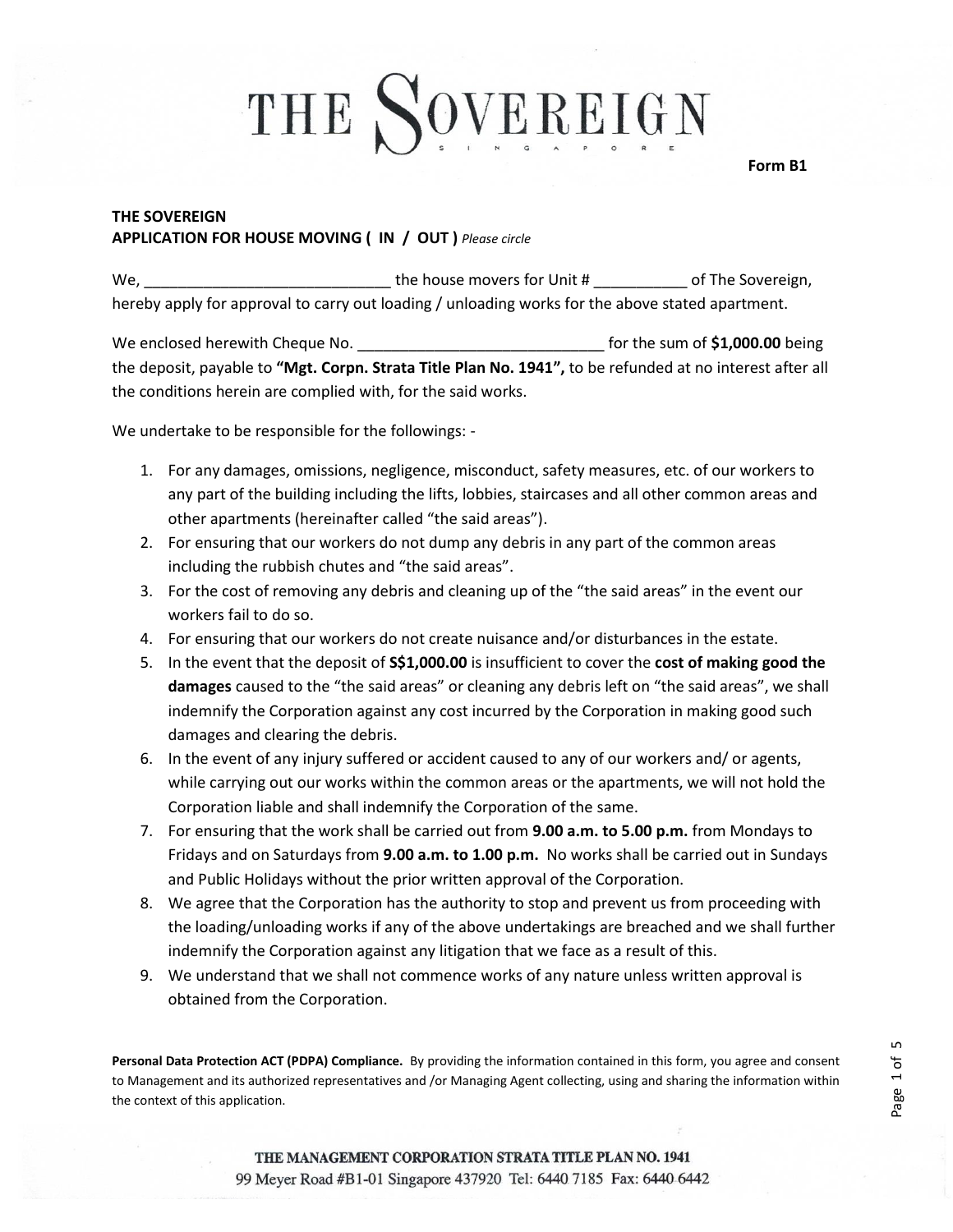- 10. We confirm that we have checked the items listed in the checklist attached and have found everything to be in good order and will be responsible for any defects found during or after the completion date of the house removal.
- 11. We confirm that our workers will not use the passenger lifts for any reason whatsoever.

| <b>Name</b> |  |        |  |
|-------------|--|--------|--|
| Designation |  |        |  |
| Signature   |  | Date : |  |

#### **APPLICATION FOR HOUSE MOVING – OWNERS'/TENANTS' PARTICULARS**

| <b>Contact No.</b>    | <u>and the companion of the companion of the companion of the companion of the companion of the companion of the companion of the companion of the companion of the companion of the companion of the companion of the companion</u> |  |  |
|-----------------------|--------------------------------------------------------------------------------------------------------------------------------------------------------------------------------------------------------------------------------------|--|--|
|                       |                                                                                                                                                                                                                                      |  |  |
| <b>Contact No.</b>    | <u> 1990 - Jan Barnett, fransk politiker (d. 1980)</u>                                                                                                                                                                               |  |  |
|                       |                                                                                                                                                                                                                                      |  |  |
| For Official Use Only |                                                                                                                                                                                                                                      |  |  |

| Cheque<br><b>Number</b><br>(Received) |                      | <b>Returned by</b>                          | $\ddot{\cdot}$       |  |
|---------------------------------------|----------------------|---------------------------------------------|----------------------|--|
| <b>Received By</b>                    | $\ddot{\cdot}$       | Date returned                               | $\ddot{\phantom{1}}$ |  |
| Date received                         | $\ddot{\phantom{1}}$ | <b>Received by</b><br>(Resident/<br>Helper) | $\ddot{\cdot}$       |  |
| <b>Remark (if</b><br>any)             | ٠                    |                                             |                      |  |

**Personal Data Protection ACT (PDPA) Compliance.** By providing the information contained in this form, you agree and consent to Management and its authorized representatives and /or Managing Agent collecting, using and sharing the information within the context of this application.

THE MANAGEMENT CORPORATION STRATA TITLE PLAN NO. 1941 99 Meyer Road #B1-01 Singapore 437920 Tel: 6440 7185 Fax: 6440 6442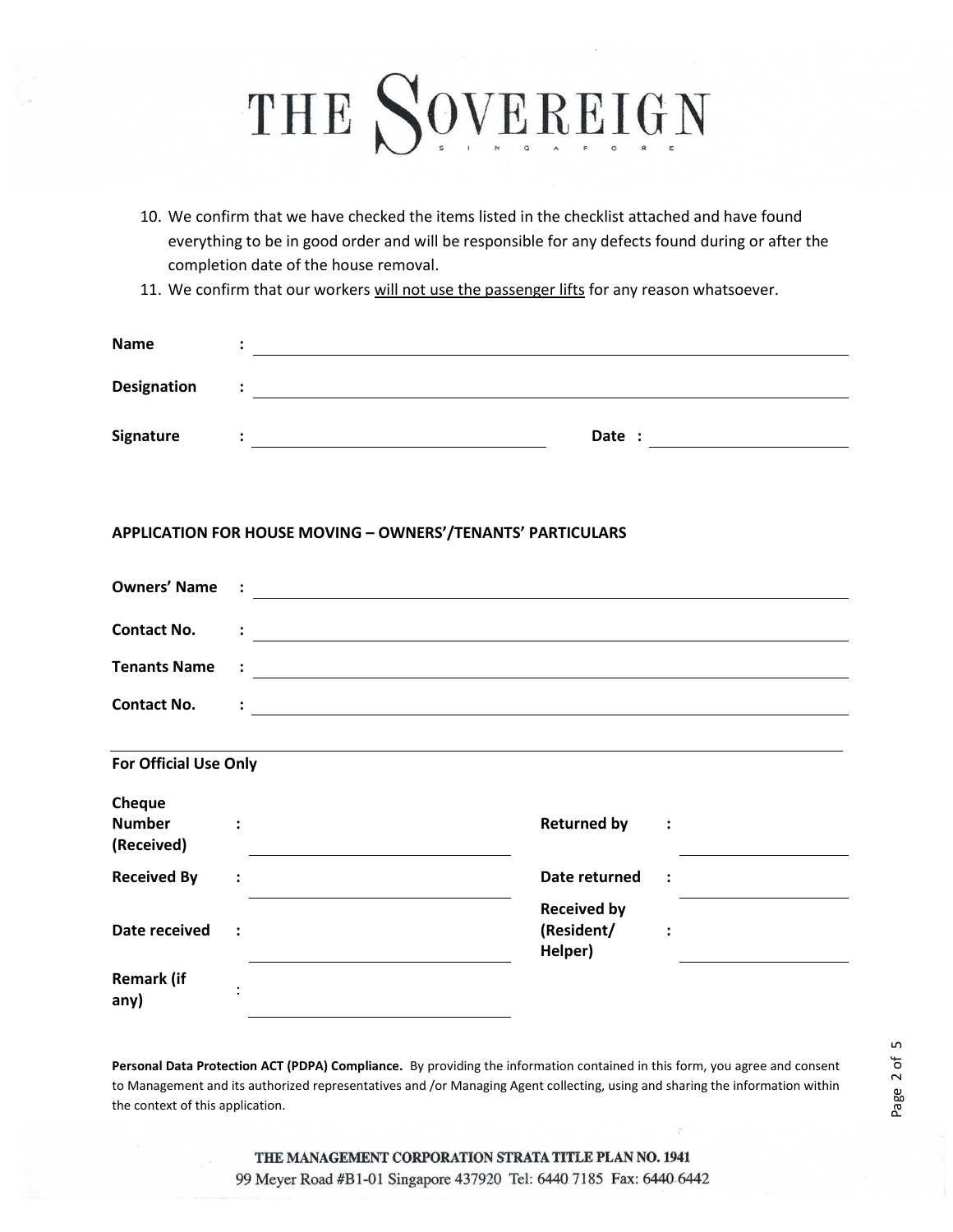**Form B2/4**

#### **APPLICATION FOR HOUSE MOVING - CHECKLIST**

| <b>Description</b>                                                                                       | <b>Condition Before House Moving</b> | <b>Condition After House Moving</b> |
|----------------------------------------------------------------------------------------------------------|--------------------------------------|-------------------------------------|
| Service/ Cargo Lift<br>interior                                                                          |                                      |                                     |
| Service/ Cargo Lift<br><b>Exterior</b>                                                                   |                                      |                                     |
| Service/ Cargo Lift<br>Lobby                                                                             |                                      |                                     |
| <b>Corridor (from</b><br>service/cargo lift lobby<br>to apartment including<br>floor, walls and ceiling) |                                      |                                     |
| <b>Surrounding (areas from</b><br>loading/ unloading area<br>to basement service/<br>cargo lift lobby    |                                      |                                     |
| <b>Others</b>                                                                                            |                                      |                                     |

| <b>Verified By:</b> |  | Name / Signature<br>of Contractor: |  |
|---------------------|--|------------------------------------|--|
| Date                |  | Date                               |  |

**Personal Data Protection ACT (PDPA) Compliance.** By providing the information contained in this form, you agree and consent to Management and its authorized representatives and /or Managing Agent collecting, using and sharing the information within the context of this application.

THE MANAGEMENT CORPORATION STRATA TITLE PLAN NO. 1941 99 Meyer Road #B1-01 Singapore 437920 Tel: 6440 7185 Fax: 6440 6442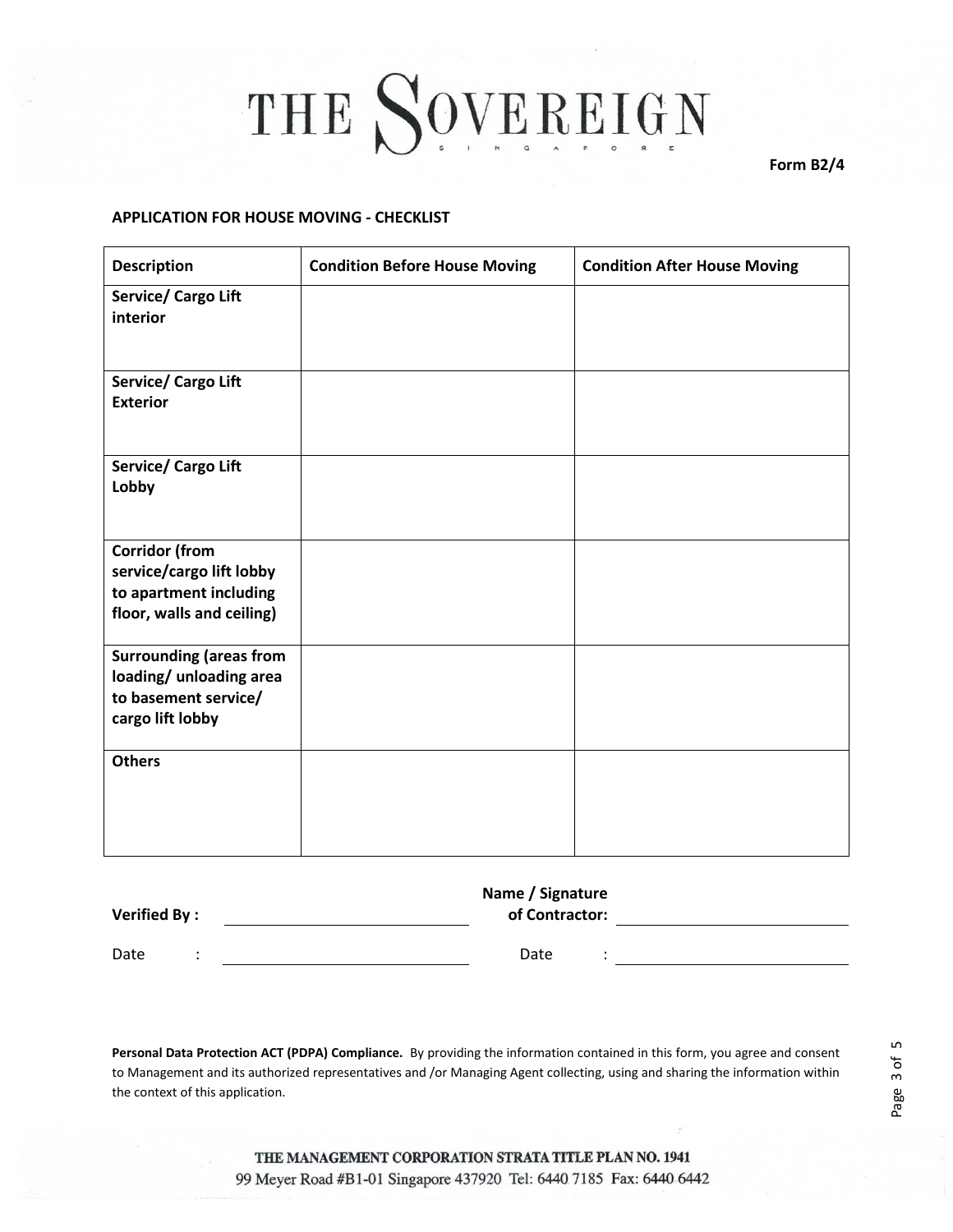**Form B3/4**

#### **APPLICATION FOR HOUSE MOVING – CONTRACTORS' MOVING COMPANY PARTICULARS**

| Company                     |                      |    | <u> 1980 - Johann Barn, mars ann an t-Amhain Aonaich an t-Aonaich an t-Aonaich ann an t-Aonaich ann an t-Aonaich</u> |  |  |                                                                                                                        |  |  |
|-----------------------------|----------------------|----|----------------------------------------------------------------------------------------------------------------------|--|--|------------------------------------------------------------------------------------------------------------------------|--|--|
| <b>Address</b>              | $\ddot{\cdot}$       |    |                                                                                                                      |  |  | <u> 1989 - Johann Stoff, deutscher Stoffen und der Stoffen und der Stoffen und der Stoffen und der Stoffen und der</u> |  |  |
|                             |                      |    |                                                                                                                      |  |  |                                                                                                                        |  |  |
| <b>Contact Person</b>       | $\ddot{\cdot}$       |    |                                                                                                                      |  |  | <u> Alexandria de la contrada de la contrada de la contrada de la contrada de la contrada de la contrada de la c</u>   |  |  |
| <b>Contact No.</b>          |                      |    |                                                                                                                      |  |  |                                                                                                                        |  |  |
| <b>Duration</b>             | $\ddot{\phantom{a}}$ | To |                                                                                                                      |  |  |                                                                                                                        |  |  |
| <b>No. of Workers</b>       |                      |    |                                                                                                                      |  |  |                                                                                                                        |  |  |
| <b>Workers' Particulars</b> |                      |    |                                                                                                                      |  |  |                                                                                                                        |  |  |
| <b>Name</b>                 |                      |    |                                                                                                                      |  |  | <b>NRIC No.</b>                                                                                                        |  |  |
|                             |                      |    |                                                                                                                      |  |  |                                                                                                                        |  |  |
|                             |                      |    |                                                                                                                      |  |  |                                                                                                                        |  |  |
|                             |                      |    |                                                                                                                      |  |  |                                                                                                                        |  |  |
|                             |                      |    |                                                                                                                      |  |  |                                                                                                                        |  |  |
|                             |                      |    |                                                                                                                      |  |  |                                                                                                                        |  |  |
|                             |                      |    |                                                                                                                      |  |  |                                                                                                                        |  |  |
|                             |                      |    |                                                                                                                      |  |  |                                                                                                                        |  |  |
|                             |                      |    |                                                                                                                      |  |  |                                                                                                                        |  |  |
|                             |                      |    |                                                                                                                      |  |  |                                                                                                                        |  |  |
|                             |                      |    |                                                                                                                      |  |  |                                                                                                                        |  |  |

### **Please NOTE: Upon completion, please call the Management office at 6440 7185 or 6440 5647 or Security at 6440 1548 for a joint inspection, so that the deposit cheque can be released.**

**Personal Data Protection ACT (PDPA) Compliance.** By providing the information contained in this form, you agree and consent to Management and its authorized representatives and /or Managing Agent collecting, using and sharing the information within the context of this application.

THE MANAGEMENT CORPORATION STRATA TITLE PLAN NO. 1941 99 Meyer Road #B1-01 Singapore 437920 Tel: 6440 7185 Fax: 6440 6442